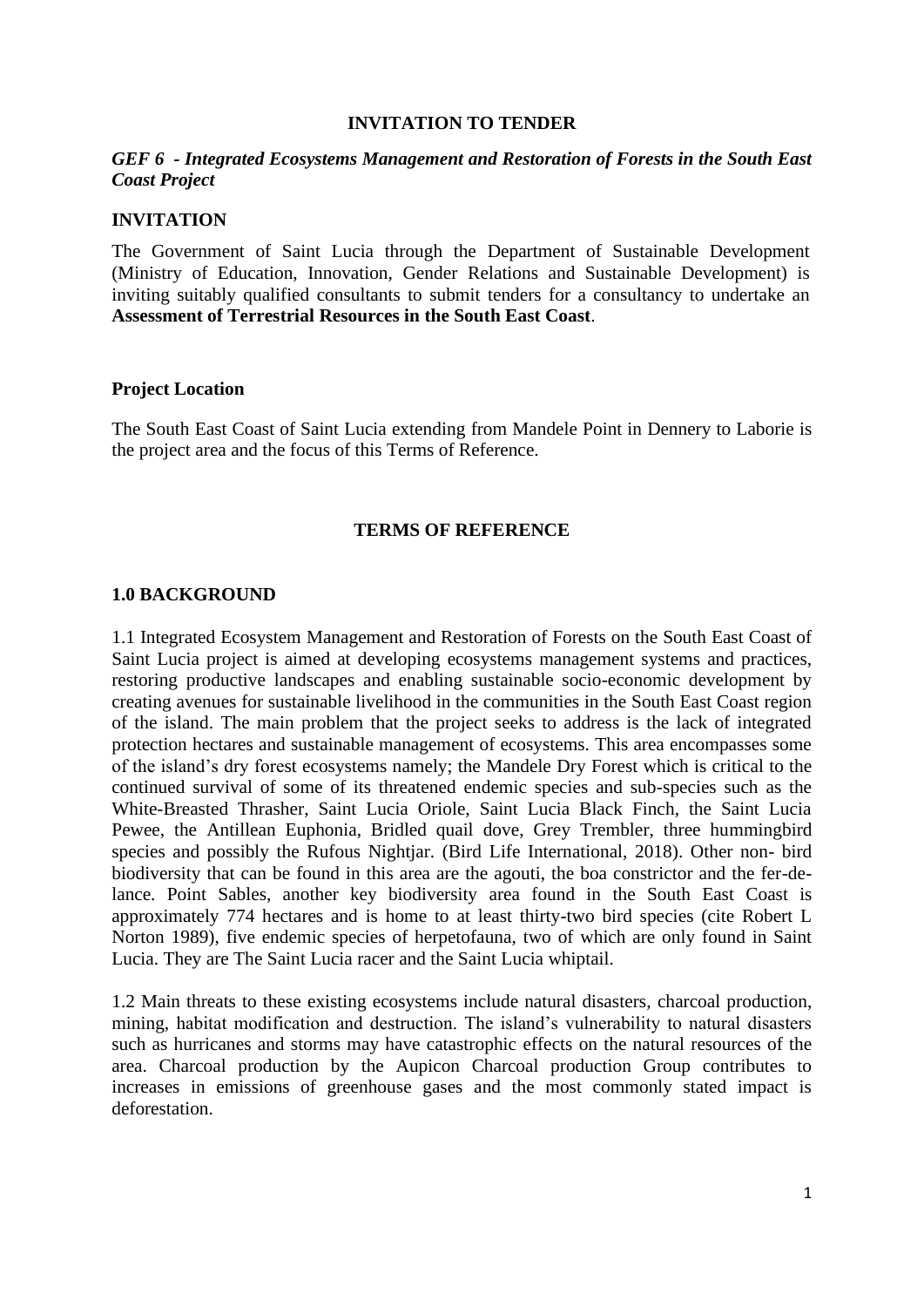1.3 Mining and quarrying activities result in the discharge of chemicals and industrial waste into the environment. Lastly, habitat change is occurring at a rapid rate and is expected to increase even further in the future with the projected increases in hotels, housing, infrastructure and other developments that may negatively impact dry forest areas.

1.4 The application and expansion of these interventions in the South East Coast, particularly concerning long-term sustainability have been impeded by inadequacies within the wider policy and institutional environments that do not adequately allow for the mainstreaming of these interventions beyond the realm of "project-driven, site-specific" actions. Further, the mechanisms for the implementation of appropriate and "fit-to-purpose" sustainable land and water management and biodiversity conservation interventions have remained outside of traditional government programmes and budgets and as a result, these remain some areas of key concern in the South East Coast:

- 1.4.1 Land Use Planning: Absence of planned, guided and managed development of all types (residential, agricultural, touristic and access) which takes into account ecosystem goods and services.
- 1.4.2 Safeguarding of Key areas: Lack of measures to safeguard key areas of global and national significance such as forests and coastal and marine ecosystems which also take into account national development needs.
- 1.4.3 Continuity: Lack of follow up or financing for completed biodiversity assessment and priority setting exercises.
- 1.4.4 Sustainable replacements: Lack of sustainable options to reduce pressures on ecosystem services and goods.

1.5 Under its sixth replenishment funding cycle (GEF6) The Global Environment Facility provided funding to the Government of Saint Lucia through the Ministry of Sustainable Development as project Executing Agency, to implement a project entitled 'Integrated Ecosystems Management and Restoration of Forests of the South East Coast', which focuses on Land use planning; Safeguarding of key areas; Continuity and Sustainable replacements. The United Nations Environment Programme (UNEP) is the project Implementing Agency. The project aims to address these concerns in three distinct components with an accompanying overarching Project Management and Monitoring and Evaluation (M&E) system:

Component 1: Ecosystems Management - as applied to South East Coast.

Component 2: Rehabilitated or Restored Landscapes

Component 3: Sustainable Livelihoods - Enhanced Capacity for the production of biodiversity-friendly goods and services in inland forest and coastal communities (National with emphasis on the South East Coast).

1.6 Overall, the GEF intervention will build on the existing legal framework to develop appropriate supporting regulations and guidelines which integrate environmental sensitivities, priorities and sustainable management options in forest, coastal and marine ecosystems. In the absence of a national land use plan, the assessment of terrestrial resources for an area of critical global significance would constitute an incremental building block to move towards this overarching goal. Without the GEF intervention the high biodiversity, priority forest,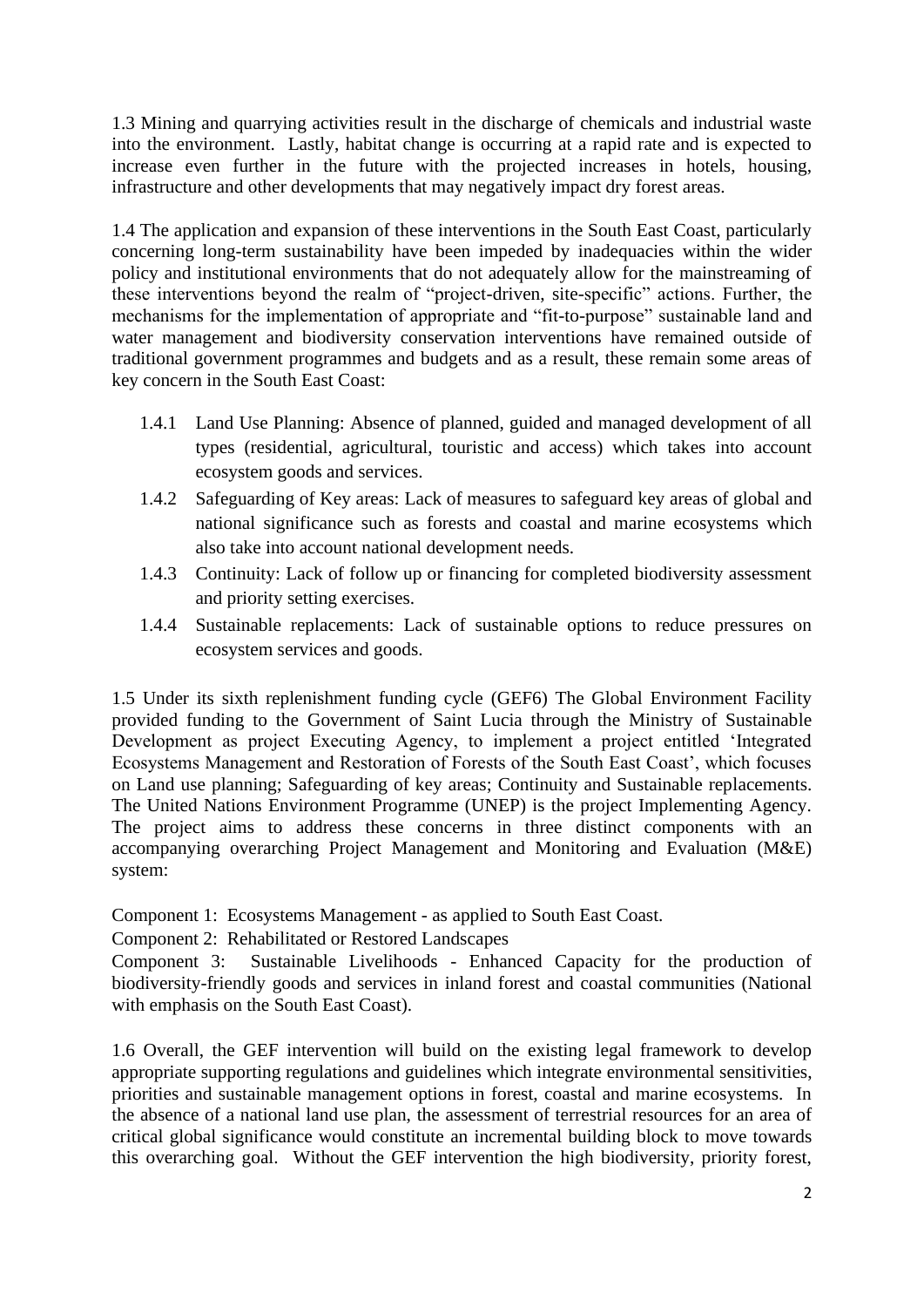and marine areas of the South East Coast would continue to be degraded and imperiled by initiatives from individuals, community residents and developers that fail to take into account local, national and global environmental considerations.

1.7 Building on anti-poverty initiatives, GEF support will permit testing of innovative sustainable use of biodiversity resources. Of particular emphasis is the opportunity to integrate biodiversity concerns and sustainable land use options into the forthcoming development scenario for the South East Coast (highway, tourism development).

# **2. OBJECTIVE, PURPOSE & EXPECTED RESULTS**

2.1. The overall objective of this consultancy is to undertake a Baseline Assessment of the terrestrial Biological Resources in the South East Coast of Saint Lucia to improve the framework for protected areas management in the project area, particularly in areas of high biodiversity value and threat.

2.2. The Purpose of the consultancy is the Assessment of Terrestrial Resources in the South East Coast to establish a foundation for effective management of existing and new protected areas in the South East Coast. This will be achieved through participatory research that takes into account the provisioning and accounting of ecosystem goods and services and the development of sustainable management options in terrestrial and forest ecosystems in the South East Coast.

2.3. Results to be achieved by the Consultant

2.3.1 Results to be achieved include defining specific costed activities, which relate to the following:

1. Improved Sustainable management planning for the South East Coast incorporates considerations for biodiversity conservation in terrestrial, forest, coastal and marine ecosystems.

2. Groundwork to underpin sustainable management of landscapes and seascapes that integrate biodiversity conservation in the South East Coast regional level is enhanced through the generation of new data and information/development of TORs.

3. At least one Terrestrial Protected Area identified within the project area with the elements of a management plan developed.

4. Possible innovative sustainable financing modalities identified for conservation and socio development in the South East Coast Region

The consultancy is also expected to give due consideration to the activities under Component two (Rehabilitated or Restored Landscapes) to facilitate synergy-building and enhanced project effectiveness.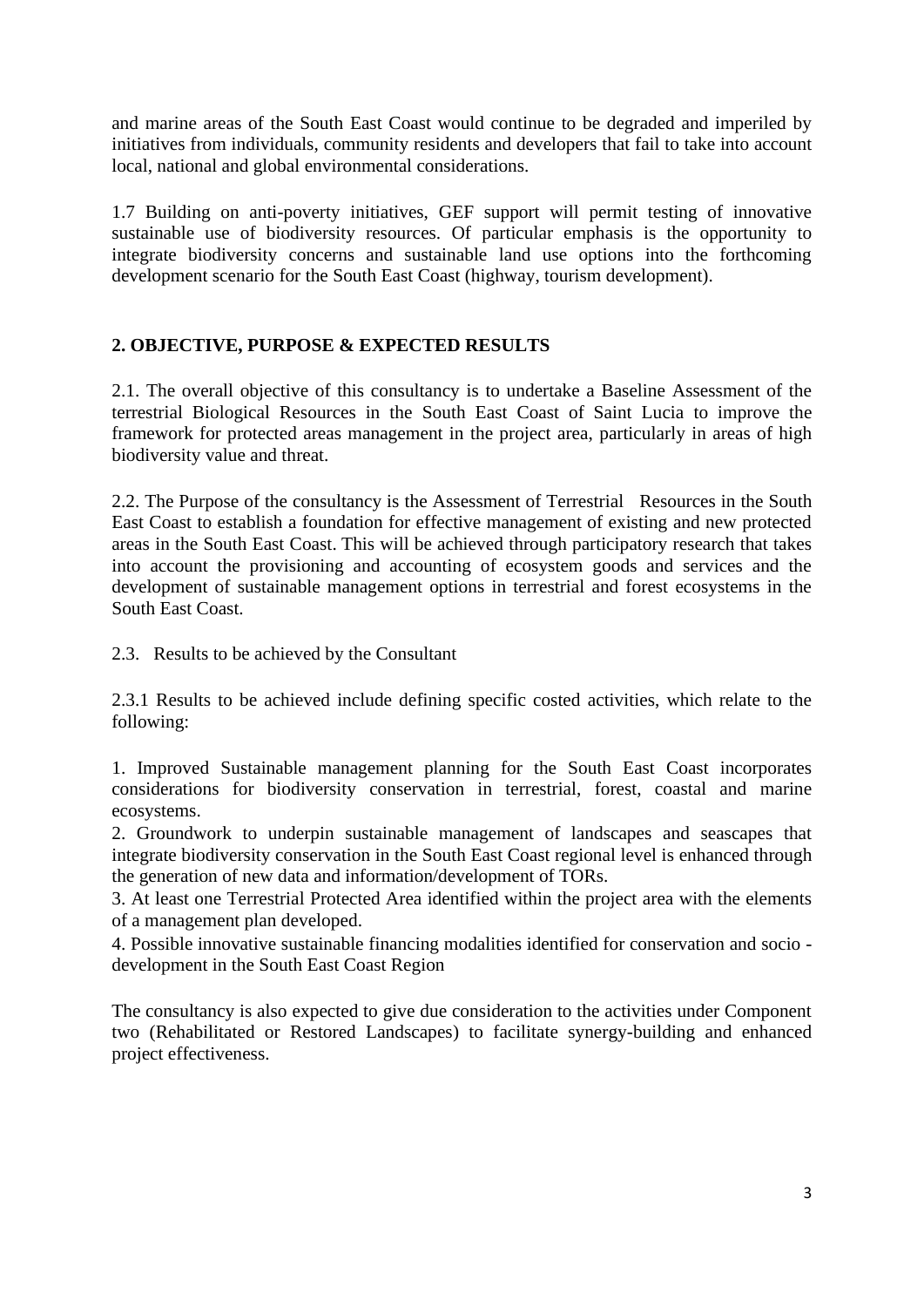## **3.0 METHODOLOGY**:

3.1 The Consultant will employ a participatory approach at all phases of the assignment, to derive wherever possible the necessary synergies from tasks/activities, that will allow for all the stakeholders and beneficiaries to be involved in the formulation and description of the document.

3.2 The Consultant will undertake focus group discussions (FGDs), one-on-one meetings/interviews, local community groups consultations and brief online surveys, as needed, for information gathering in the preparation, completion, validation and finalization of the Baseline Assessment Report and other related documents.

## **4.0 SCOPE OF THE WORK**

4.1 The Consultant, in conjunction with technical personnel from all relevant government agencies including but not limited to, the Departments of Fisheries, Forestry and the Biodiversity and Coastal Zone Unit of the Department of Sustainable Development and other counterpart agencies; including amongst others, the Saint Lucia National Trust, will be expected to;

(1) Undertake a comprehensive baseline assessment of the terrestrial ecosystem in the project area.

(2) Develop costed activities for key elements for the establishment of an overarching biodiversity/protected areas management plan

(3) Identify and determine management interventions and implementation mechanisms for terrestrial areas in the South East Coast

(4) Identify possible sustainable financing modalities for the South East Coast.

The Department of Sustainable Development, in conjunction with the Departments of Forestry and Fisheries is expected to be the major player in the technical management of this consultancy assignment.

## 4.2 **Specific responsibilities**

The consultant will be responsible for contributing to the development of Component one and two of the project, including:

a. Consolidating electronically any documents that will serve to enhance the baseline knowledge base for the project Component1's preparation and implementation.

In consultation with staff from relevant counterpart government agencies, organize and lead consultations with stakeholders resulting in the detailed development of the following activities detailed in Section 4.3.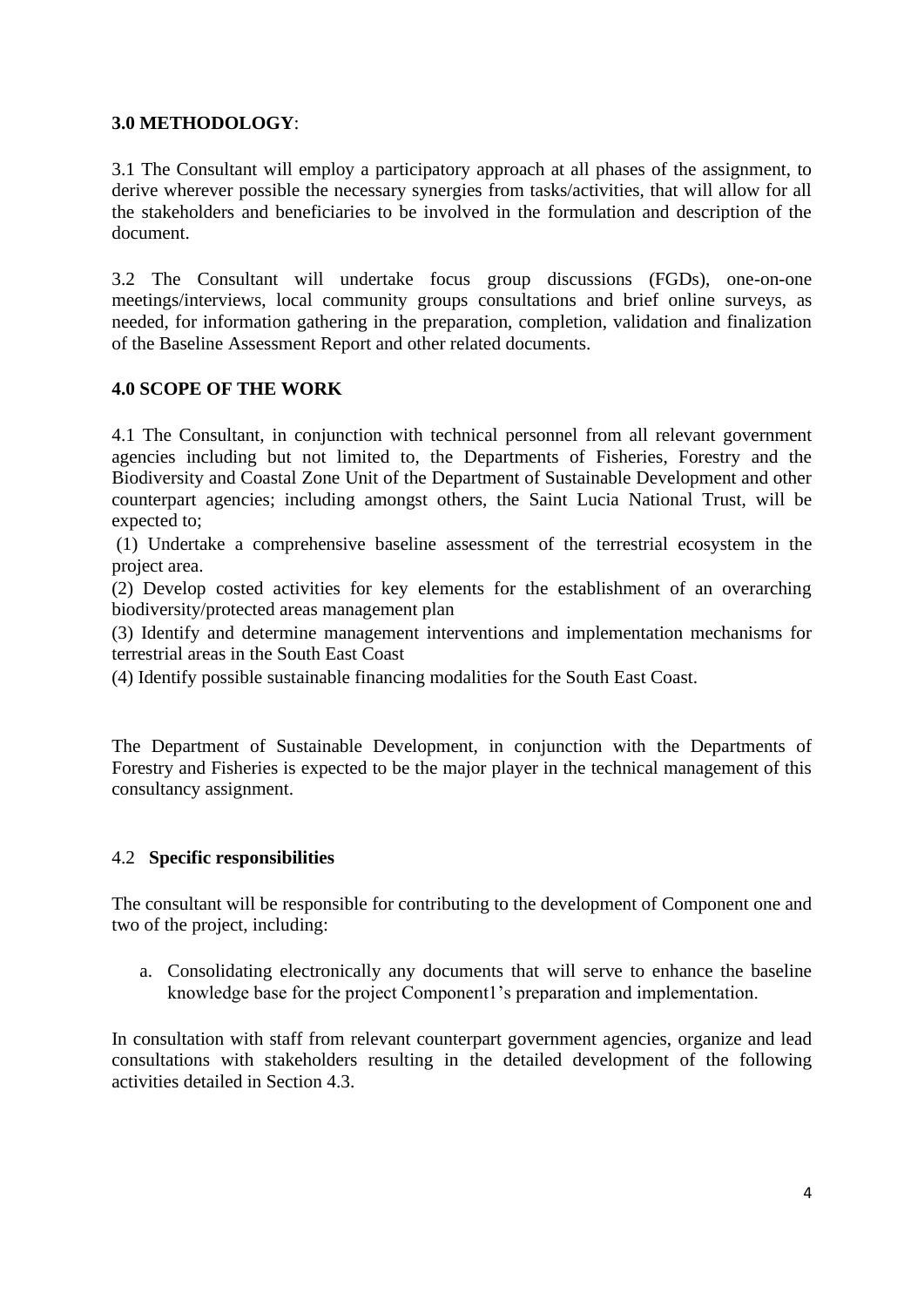## **4.3. Scope of Services**

# **Key Activities**

# **4.3.1 Task 1: Prepare the Work Plan and Inception Report**

- 1. Conduct inception meetings with the Contracting Authority and partners upon commencement of the project to (i) review the process for conducting all activities within the project, (ii) determine roles and responsibilities, (iii) discuss the basis on which this work will be implemented, and (iv) finalize the work plan and timetable. A draft work plan and report on the outcome of the inception meeting will be prepared by the Consultant and submitted to the client no later than two weeks from the commencement of the consultancy.
- i. Comments in response by the Contracting Authority and partners should reach the Consultant no later than ten days after receipt of the *Draft Inception Report and Work Plan.*
- ii. Submit Final Inception Report with comments included within 1 week of receipt of comments.

## **4.3.2 Task 2: Conduct a Biophysical Inventory of the Southeast Project Area**

## **Component 1: Ecosystem Management**

Output 1.1: A monitoring and information system is in place to support sustainable ecosystem management and scientific capacity of stakeholders

## **Activity 1.1.1: – Baseline Assessment of Biological Resources (High-value species, ecosystem services and habitats (page 81)**

- 1. **Biophysical Assessment** Conduct a biophysical assessment of the project site to identify all terrestrial ecosystems, vegetation communities, all terrestrial flora and fauna species, and determine the level of degradation that has taken place over the project area. Fauna should be categorized by taxonomic groups such as mammals, birds, reptiles, amphibians, crustaceans, insects, etc.
	- a. Identify and describe all terrestrial forest ecosystems, vegetation types and forest communities, and also identifying the associated threats to the ecosystems.
	- b. Conduct field surveys of terrestrial fauna, taxonomic groups of mammals, birds, reptiles, amphibians, crustaceans and insects]
		- i. List all species and identify those that are or may be globally, regionally and/ or locally threatened
		- ii. Identify all regionally and locally endemic species.
	- c. Provide Information on the status of fauna species existing within the proposed site. This information should include: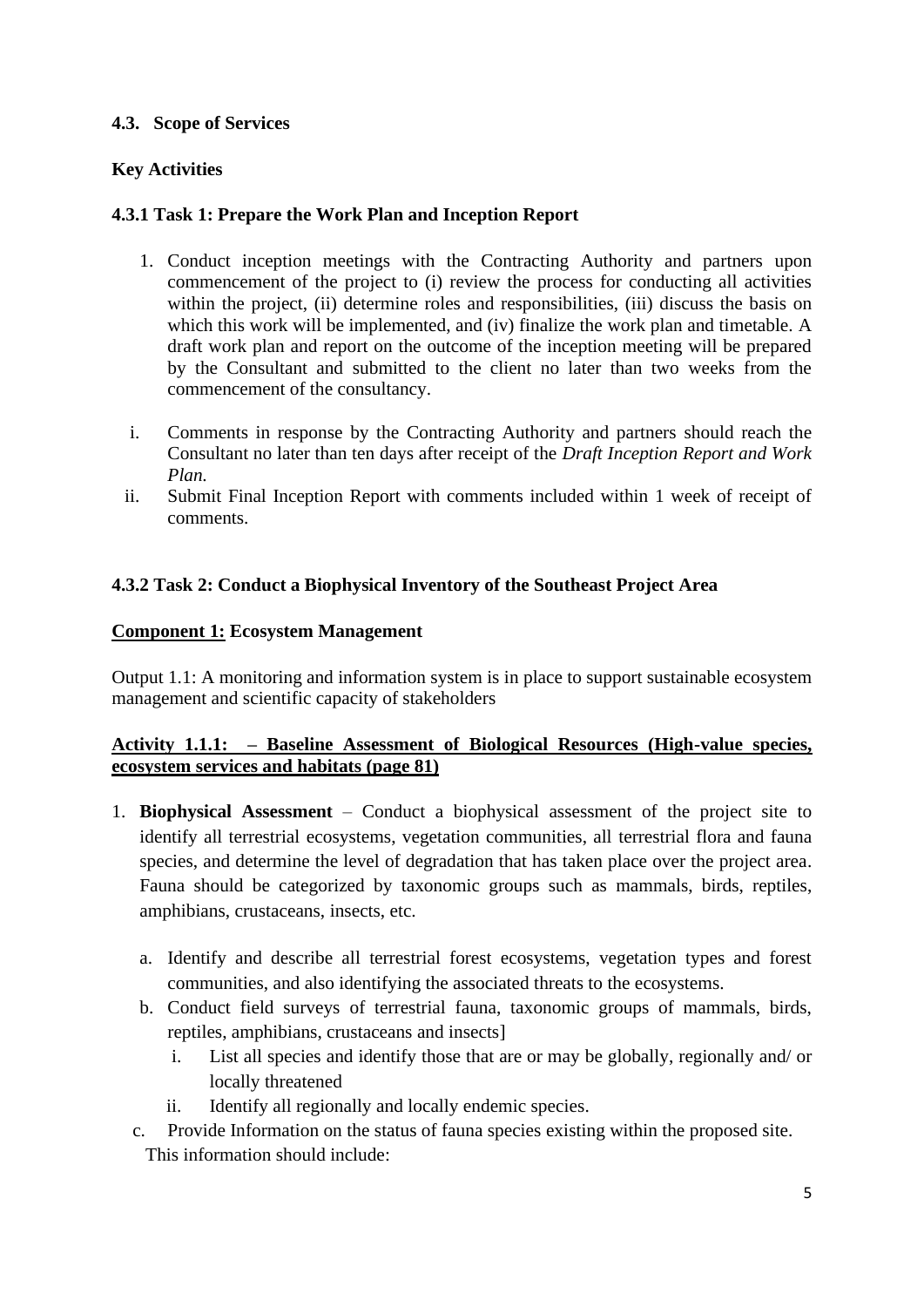- i. Species of concern due to low population sizes, low distribution or have not been confirmed seen for at least 20 years.
- ii. Existing and potential threats to species of priority concern, such as endemic species (both local and regional).
- iii. Status of the habitat to fauna species of concern.
- iv. Mitigative measures that can be taken to reduce threats to fauna species
- d. Conduct field surveys of terrestrial flora, to assess the forest condition across the project area
	- i. List all species and identify those that are or may be globally, regionally and/ or locally threatened.
	- ii. Identify all regionally and locally endemic species
	- iii. Collect data for calculating carbon stocks for the project area
- e. Determine the level of degradation or disturbance that has occurred to the forest ecosystems, due to development, agriculture, deforestation for other purposes (charcoal, etc)
- f. Develop and Establish monitoring protocols for medium to long term monitoring of fauna and flora species of high priority
- g. Identify invasive species of both flora and fauna species for the project area and discuss management recommendations for addressing them
- h. Provide costing and methodology of the Bio-physical assessment
- i. Data collected from the bio-physical assessment should be passed on to the GIS and Land Planner

# **4.3.3. Task 3. Identification of at least one area suitable for the establishment of a Terrestrial Protected Area**

Output 1.2: Two (at least 1 marine and 1 terrestrial) new protected areas are designated along with relevant connecting corridors, and protected species are officially recognized in gazette Regulations and Orders (est 4,000 ha) "….proposed terrestrial protected area encompasses approximately 25% of the Point Sable Key Biodiversity Areas and approximately 60% of the Mandele Dry Forest Key Biodiversity Areas" (KBAs) [page 44 of project document]"

## **Activity 1.2.1: – Delineate and Legally designate at least one terrestrial managed areas and associated connecting corridors (page 81 of the Project Document)**

- a. From the information gathered and from community consultations identify at least one Terrestrial Protected Area which could be designated as a protected area.
- b. Provide methodology and develop costed activities for key elements for the establishment of an overarching biodiversity/protected areas management plan,
- c. Outline steps, plans and processes of developing that Protected Area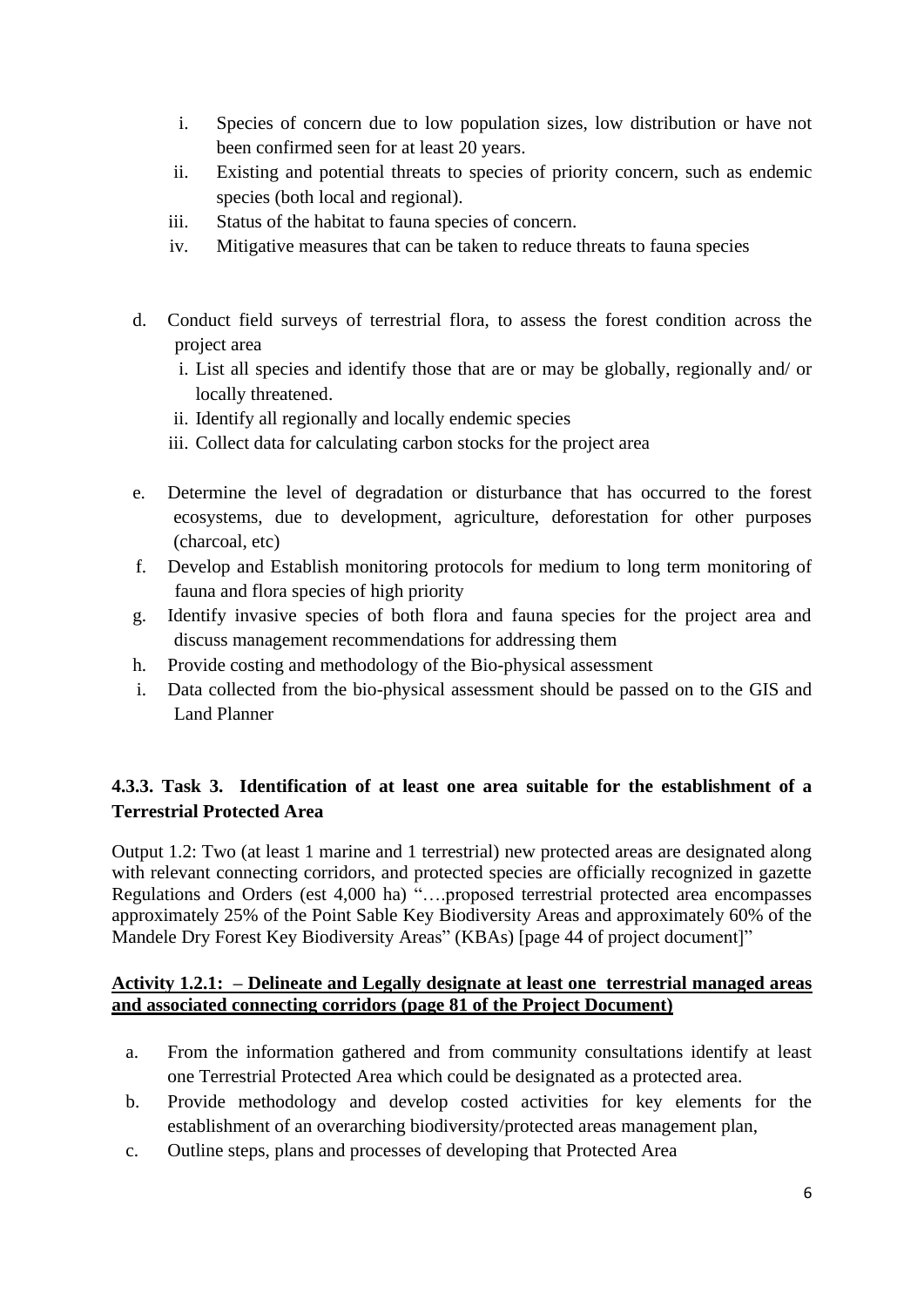- d. Data from Task 2 should be passed on to the GIS Management Consultant and Land Use Planner
- e. Design a clear road map to declare the protected area

# **4.3.4 Task 4: Identify possible innovative sustainable financing mechanisms modalities in the areas of the South East Coast to advance sustainable conservation of terrestrial resources within the area**

a. Through consultations with community residents, leaders, entrepreneurs and other stakeholders, provide technical inputs and recommend possibilities for investment, or livelihood opportunities that will be used in the development of sustainable financing mechanisms for economic development and conservation of terrestrial ecosystems in the South East Coast

#### **4.3.5 Recommendations**

- 1. The selected Consultant will be required to advise on the final scope of works and deliverables to ensure that the consultancy meets the objectives of the project and its components.
- 2. The Consultant will be expected to comment on the Terms of Reference and recommend potential refinements where necessary, including making such recommendations as deemed appropriate to enhance the quality of the assignment and outputs

### **5.0. DELIVERABLES**

The proposed consultancy will have the following deliverables:

| <b>Deliverables</b>                                            | Due Date after Contract      |
|----------------------------------------------------------------|------------------------------|
|                                                                | <b>Signing</b>               |
| <b>Task 1: Inception Report and Work Plan:</b>                 |                              |
| Draft Inception Report and a detailed Work Plan                | 2 weeks                      |
|                                                                | Comments in response, by     |
|                                                                | Contracting Authority<br>and |
|                                                                | partners, should reach the   |
|                                                                | Consultant no later than ten |
|                                                                | $(10)$ days after receipt of |
|                                                                | Report                       |
| Final Inception Report which will incorporate comments         | 5 weeks                      |
| from Contracting Authority and relevant partners.              |                              |
| TASK 2: Conduct a Biophysical Inventory of the                 |                              |
| <b>Southeast Project Area</b>                                  |                              |
| Submit draft report on Bio-Physical Inventory                  | 25 weeks                     |
| Submit final report on Bio-Physical Inventory                  | 28 weeks                     |
| Task 3. Submit Report on the identification<br>of <sub>1</sub> | 30 weeks                     |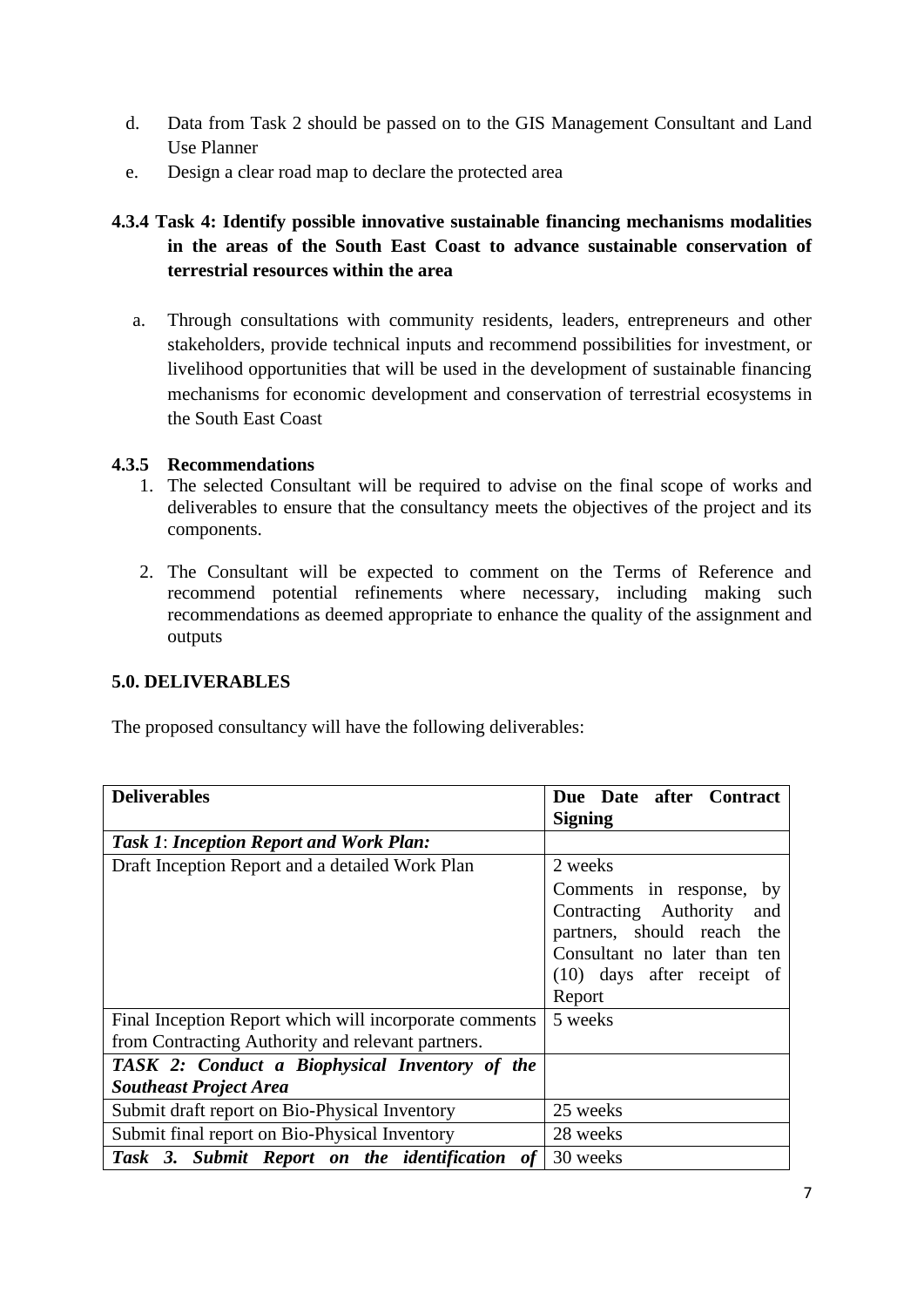| <b>Terrestrial Protected Areas</b>                     |          |
|--------------------------------------------------------|----------|
| Task 4. Submit Report on identification of Sustainable |          |
| <b>Financing Opportunities</b>                         |          |
| Submit draft Report -Sustainable Financing             | 32 weeks |
| Submit Final Report – Sustainable Financing            | 34 weeks |
| <b>Task 5: Closeout Report</b>                         | 36 weeks |

## **6.0 CONSULTANCY MANAGEMENT**

## **6.1 Reporting**

The Consultant will report to the National Project Co-ordinator who will provide the necessary linkages and backstopping along with the GEF 6 – Integrated Ecosystems Management and Restoration of Forests of the South East Coast –Project Steering Committee (PSC) comprising representatives of key agencies.

6.2 Place of work: The consultant will be based in his/her personal offices, but will be accommodated at the offices of the Department of Sustainable Development when necessary.

6.3 Travel: The assignment will not require travel outside Saint Lucia.

# **7.0 QUALIFICATIONS AND SKILLS**

## **7.1 General qualifications**

i. Postgraduate degree in Biological Sciences, Forest Management, Wildlife Management, Environmental or Natural Resources Management, or related field, with at least 3 years' experience in forest biodiversity management, with particular focus on birds, amphibians and reptiles

# **Or**

ii. Bachelor's degree in Biological Sciences, Forest Management, Wildlife Management, Environmental or Natural Resources Management, or related field, with at least 6 years' experience in forest biodiversity management, with particular focus on birds, amphibians and reptiles

## **7.2 Experience and ability**

- i. Ability to build strong relationships with national consultants and stakeholders, to focus on impact and results for the client, to respond positively to critical feedback, and a consensus-oriented approach to work
- ii. Have sound knowledge and wide experience in the development and use of participatory approaches in natural resources management.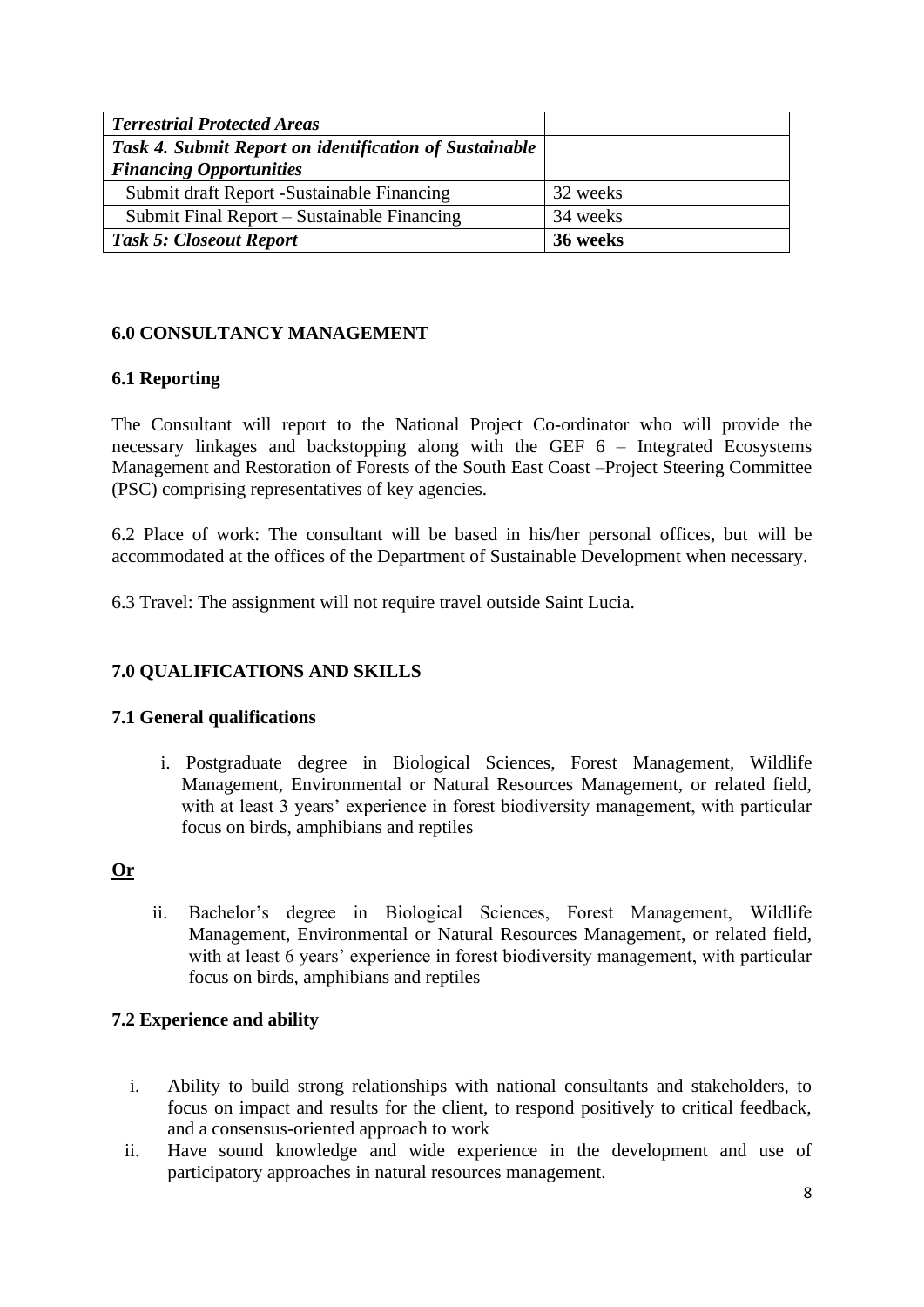- iii. Knowledge, experience and understanding of the development planning and land management issues in small island developing states, and in particular the Caribbean Region and Saint Lucia.
- iv. Knowledge and experience of the GEF and/or its associated Conventions would be an asset.
- v. Experience in developing strategies and initiatives utilizing fieldwork and research work to respond to environmental and natural resources management challenges
- vi. Working knowledge, experience and proficient in the use of Microsoft Office including Word, Excel, and PowerPoint.
- vii. Ability to conduct research and analysis with strong synthesis skills
- viii. Highly developed interpersonal, negotiation and teamwork skills, and a networking aptitude.
- ix. Ability to work in complex, multi-stake-holder project environments.
- x. Track record of involvement in similar exercises using participatory and consultative processes in the development of sustainable management plans.

#### **7.3 Languages**

- Excellent command of written and spoken English.
- Familiarity with the local language, Kweyol.

#### **8.0 Timeframe of Consultancy**

The Consultant will be contracted for a period of 9 months

#### **9.0 Submission**

9.1 A complete proposal consisting of separate technical and financial proposals must be contained in individually sealed envelopes and must be placed inside a sealed outer envelope. The sealed outer envelope containing submissions should be marked "CONFIDENTIAL" "Proposal - Consultancy Services for preparation of the Baseline Assessment for GEF 6 – Integrated Ecosystems Management and Restoration of Forests of the South East Coast – Terrestrial Ecologist." The envelope should not contain company logos or the consultant's name.

9.2 The envelope containing the technical proposals must be marked "TECHNICAL PROPOSAL- Consultancy Services GEF 6 – Integrated Ecosystems Management and Restoration of Forests of the South East Coast – Terrestrial Ecologist."

9.3 The envelope containing the financial proposals must be marked "FINANCIAL PROPOSAL- Consultancy Services for - GEF 6 – Integrated Ecosystems Management and Restoration of Forests of the South East Coast – Terrestrial Ecologist."